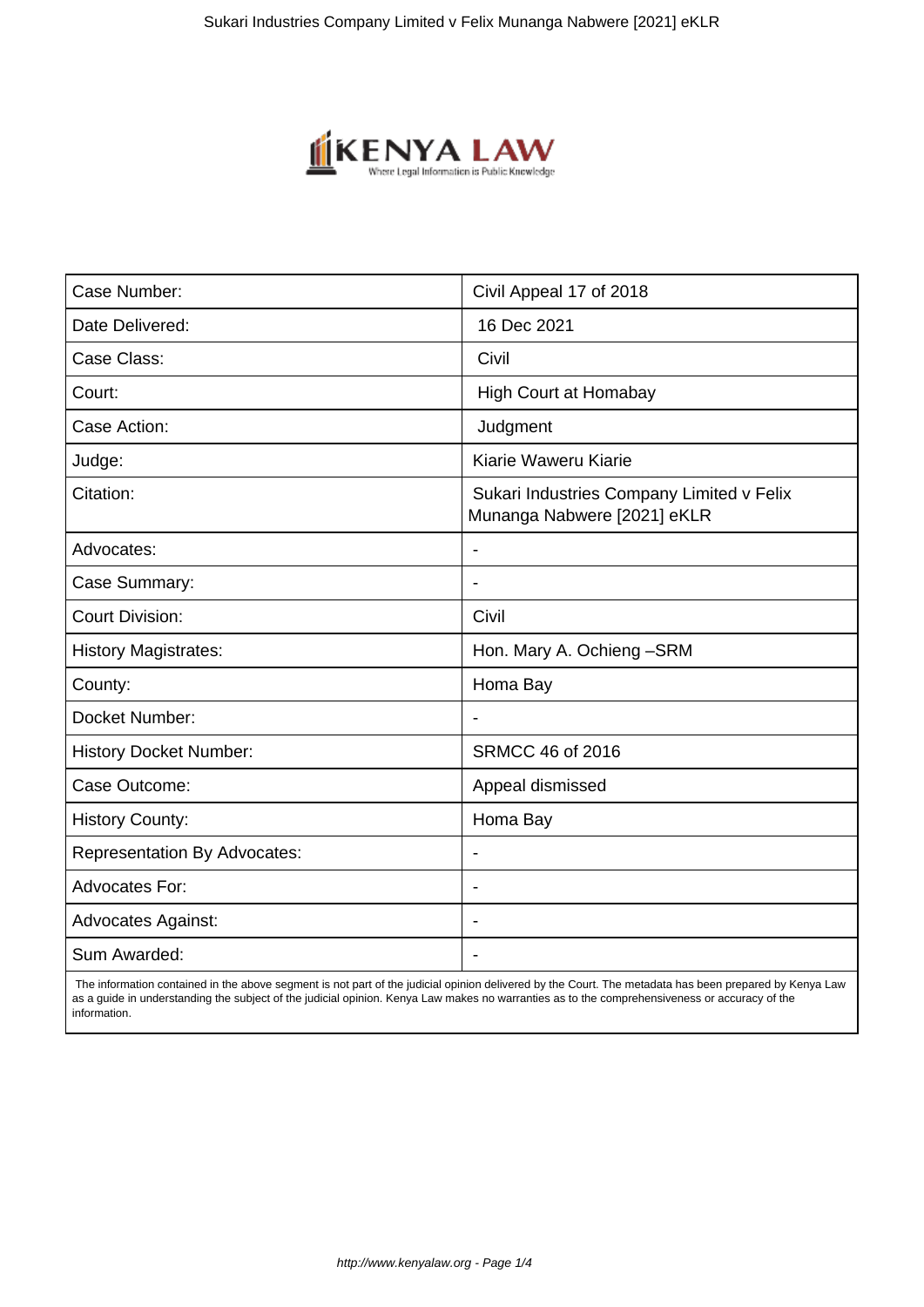# **REPUBLIC OF KENYA**

#### **IN THE HIGH COURT OF KENYA AT HOMA BAY**

#### **CIVIL APPEAL NO.17 OF 2018**

# **BETWEEN**

# **SUKARI INDUSTRIES COMPANY LIMITED............................APPELLANT**

## **AND**

**FELIX MUNANGA NABWERE............................................................RESPONDENT**

*(Being an Appeal from the judgment in Ndhiwa Senior Resident Magistrate's*

*SRMCC No. 46 of 2016 by Hon. Mary A. Ochieng –Senior Resident Magistrate)***.**

### **JUDGMENT**

1. Sukari Industries Company Limited, the appellant herein was the defendant in Ndhiwa Senior Resident Magistrate's SRMCC No. 46 of 2016. The Company had been sued for compensation for injuries the respondent sustained while in the employment of the appellant. The learned trial magistrate delivered judgment dated  $16<sup>th</sup>$  May,  $2018$  where the respondent was awarded Kshs. 100, 000/= general damages.

2. The appellant was aggrieved by the said judgment and filed this appeal. The appellant was represented by the firm of Ogenjo, Olendo & Company Advocates. The appellant raised the following grounds of appeal:

a) The learned trial magistrate erred in fact and in law in treating the evidence and submissions before him superficially and consequently coming to a wrong conclusion on the same.

b) The learned trial magistrate erred in fact and in law in ignoring the principles applicable in awarding quantum of damages and the relevant authorities on quantum cited in the written submissions presented and filed by the appellant.

c) The learned trial magistrate erred in fact and in law in finding that the respondent had proved his case on a balance of probability.

d) The learned trial magistrate erred in fact and in law in failing to dismiss the respondent's suit with costs to the appellant.

e) The learned trial magistrate erred in fact and in law in ignoring the pleadings and submissions for the defence.

f) The learned trial magistrate erred in fact and in laws in failing to appreciate sufficiently or at all that the evidence tended in favour of the appellant controverted and rebutted the respondent's evidence thus lowering the respondent's probative evidential value.

g) Without prejudice to the foregoing the award of damages in the circumstances was excessive.

3. The respondent was represented by the firm of Everlyne Kuke & Company, Advocates who prayed for the dismissal of the appeal.

4. This Court is the first appellate court. I am aware of my duty to evaluate the entire evidence on record bearing in mind that I had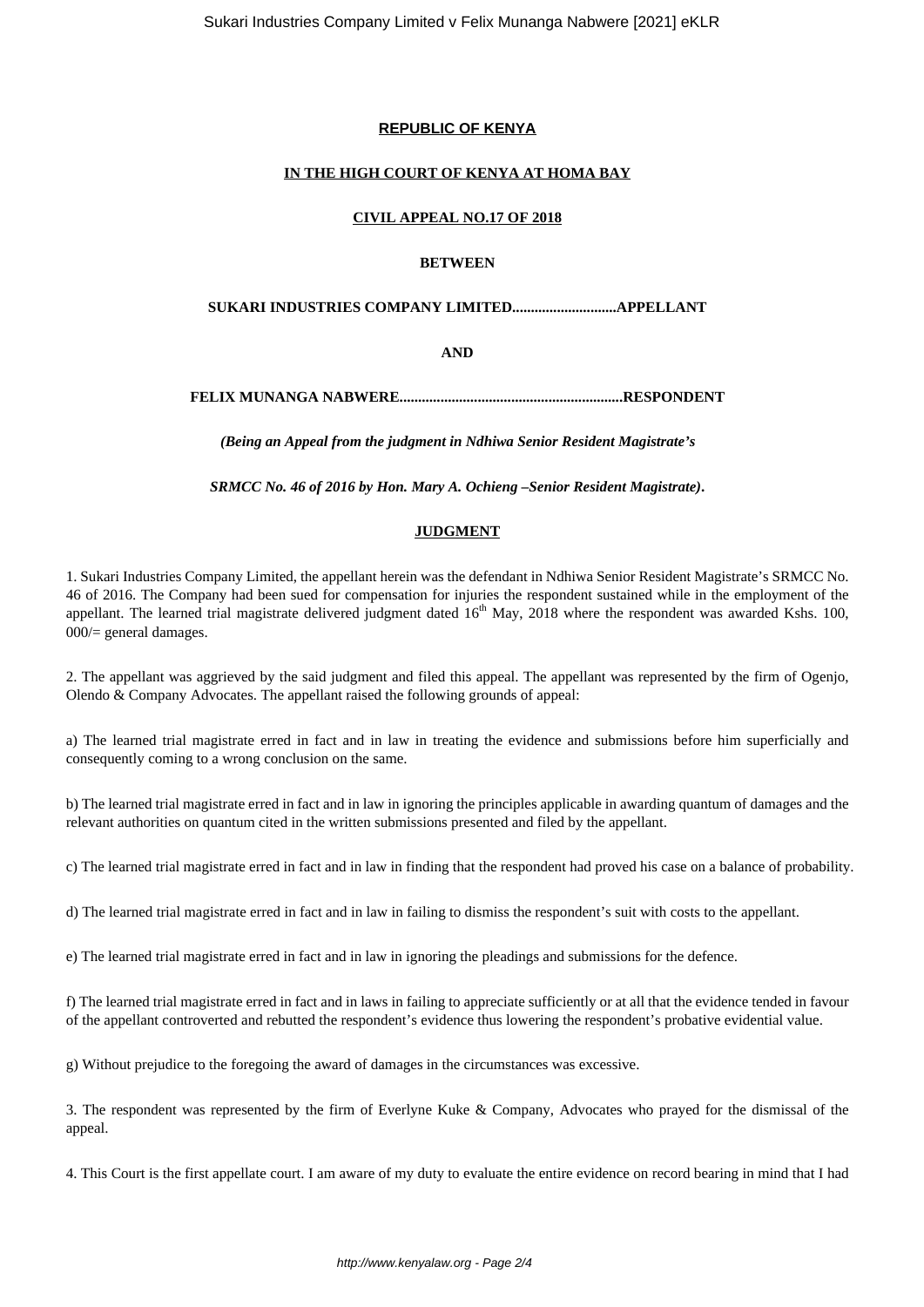no advantage of seeing the witnesses testify and watch their demeanor. I will be guided by the pronouncements in the case of **Selle vs. Associated Motor Boat Co. Ltd. [1965] E.A. 123**, where it was held that the first appellate court has to reconsider and evaluate the evidence that was tendered before the trial court, assess it and make its own conclusions in the matter.

5. It was contended for the appellant that the respondent did not prove that he had an employee –employer relationship with the appellant. This was not specifically pleaded by the appellant. The appellant did not call evidence to challenge the respondent's contention on the issue. When the appellant sought to reopen the case, the main reason was to call for a second opinion on medical evidence. I therefore find that the respondent's evidence that he was a casual employee of the appellant was proved on a balance of probabilities.

6. The issue whether there was an accident in which the respondent was injured while in the course of his employment also went unchallenged. The learned trial magistrate was justified in making a finding in favour of the respondent. I equally agree with the trial court on the apportionment of liability.

7. After perusing the entire record, the only issue for my consideration was whether the quantum of damages was inordinately high. An appellate court will not disturb an award of damages unless it be shown that the trial court proceeded on wrong principles or that he misapprehended the evidence in some material respect thus arriving at an erroneous award. In **Butt vs. Khan [1981] KLR 349** at page 356 Law J.A. Said:

**…an appellate court will not disturb an award of damages unless it is so inordinately high or low as to represent an entirely erroneous estimate. It must be shown that the judge proceeded on wrong principles, or that he misapprehended the evidence in some material respect, and so arrived a figure which was either inordinately high or low.**

In the instant case the respondent sustained the following injuries:

- a) Bruises on the left knee;
- b) Bruises on the left upper limb;
- c) Bruises on the right upper limb;
- d) Tenderness on the right lower limb;
- e) Neck tenderness;
- f) Chest injury; and
- g) Injury on the right knee joint.

8. The respondent at the trial proposed an award of Kshs.600, 000/= general damages while the appellant proposed an award of Kshs.100, 000/=.

9. The respondent suffered soft tissue injuries. The authorities that the appellant cited supported their proposal for an award. It is baffling for them to claim that the award was excessive and yet this was their proposal. I accordingly find that the appeal lacks merit and the same is dismissed with costs.

# **DELIVERED AND SIGNED AT HOMA BAY THIS 16TH DAY OF DECEMBER, 2021**

#### **KIARIE WAWERU KIARIE**